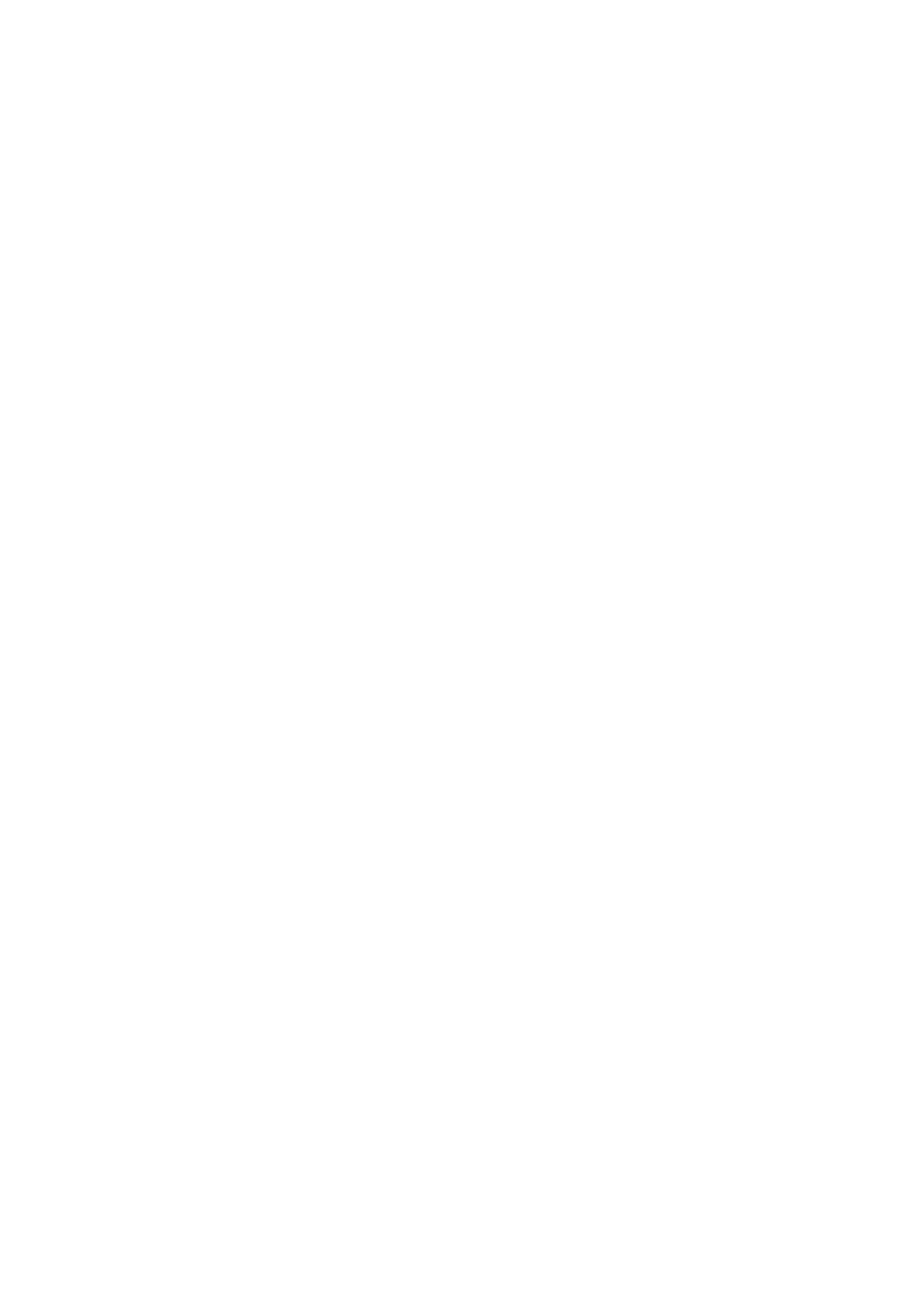gestive for a corticotropinoma). Pituitary micro-corticotropinoma was identified at magnetic resonance imagery and then the subject was referred for hypophysectomy which the she refused so radiotherapy of gamma knife type was further recommended (Figure 2).



*Figure 2. Computed tomography of the pituitary region: Micro-corticotropinoma on adult female with cardiometabolic and bone performances* 

### **Case 2**

This is a 33 -year old non-smoking male who developed within 6 months multiple red striae at the level of arm, legs, abdomen in addition to 10 kg increase, loss of his physical performances, high blood pressure, and newly detected diabetes mellitus. So he was referred for the suspicion of Cushing's syndrome. The family medical records are negative.

The baseline plasma morning ACTH is high-normal of 51 pg/ml (with normal ranges between 3 and 66 pg/ml), the circadian rhythm of plasma cortisol is inversed. The values of plasma morning cortisol do not suppress after low dose of dexamethasone inhibition test but at 2 days X 8 mg dexamethasone suppression test the level of plasma cortisol decreased to 8 µg/dl (which means > 50% reduction from baseline value suggesting a corticotropinoma). The pituitary tumour has 0.28 cm at magnetic resonance imaging and selective hypophysectomy was done (Figure 3). The post-operatory second day plasma cortisol was not detectable and the patient needed hydrocortisone substitution. Yet the subject was not compliant to oral therapy and he was admitted 10 days after neurosurgery was done as an emergency for acute secondary adrenal insufficiency also associating high levels of liver enzymes ALT of 533/ repeated of 424 U/l (normal levels than 55 U/l), AST of 536/ repeated 525 U/l (normal values less than 34 U/l). After adequate intravenous therapy of acute insufficiency, the viral hepatic markers were tested and found negative with a progressive normalization of liver enzymes within 3 weeks. Also, within the next weeks the patient lost weight, normalised glycaemia and blood pressure without any medication while the red striae remained white.



*Figure 3. Magnetic resonance imagery of pituitary micro-corticotropinoma on a young adult male* 

# **Discussion**

Several aspects need to be discussed regarding these cases.

### **Normal ACTH and corticotropinoma**

The first case had mid-normal values of ACTH even the Cushing's disease was confirmed based on cortisol values during dynamic tests. This is not so rare but it represents a challenge of the diagnosis (5,6). Interferences with ACTH assays cause a high variability, and falsely increased or decreased results have been reported (5,6). In addition to mentioned testes, also late-night salivary cortisol or free urinary cortisol are useful as screening tools as well as dexamethasone-CRH (corticotropin-releasing hormone) test for pathogenic tests (7,8).

### **Limited resources for Cushing's disease**

The female case we introduced showed that the patient's option must be taken into account. If surgery of the pituitary tumour is not feasible or successful, pituitary radiotherapy is needed (with a delay of action), especially in adults who are not of reproductive age (9). Pasireotide might be a bridge treatment but the complicated diabetes mellitus requiring high doses of daily insulin relatively limits its use (9). Also in this case surgery of the both adrenal glands may become a solution if the control of the disease is not otherwise achieved (10,11,12).